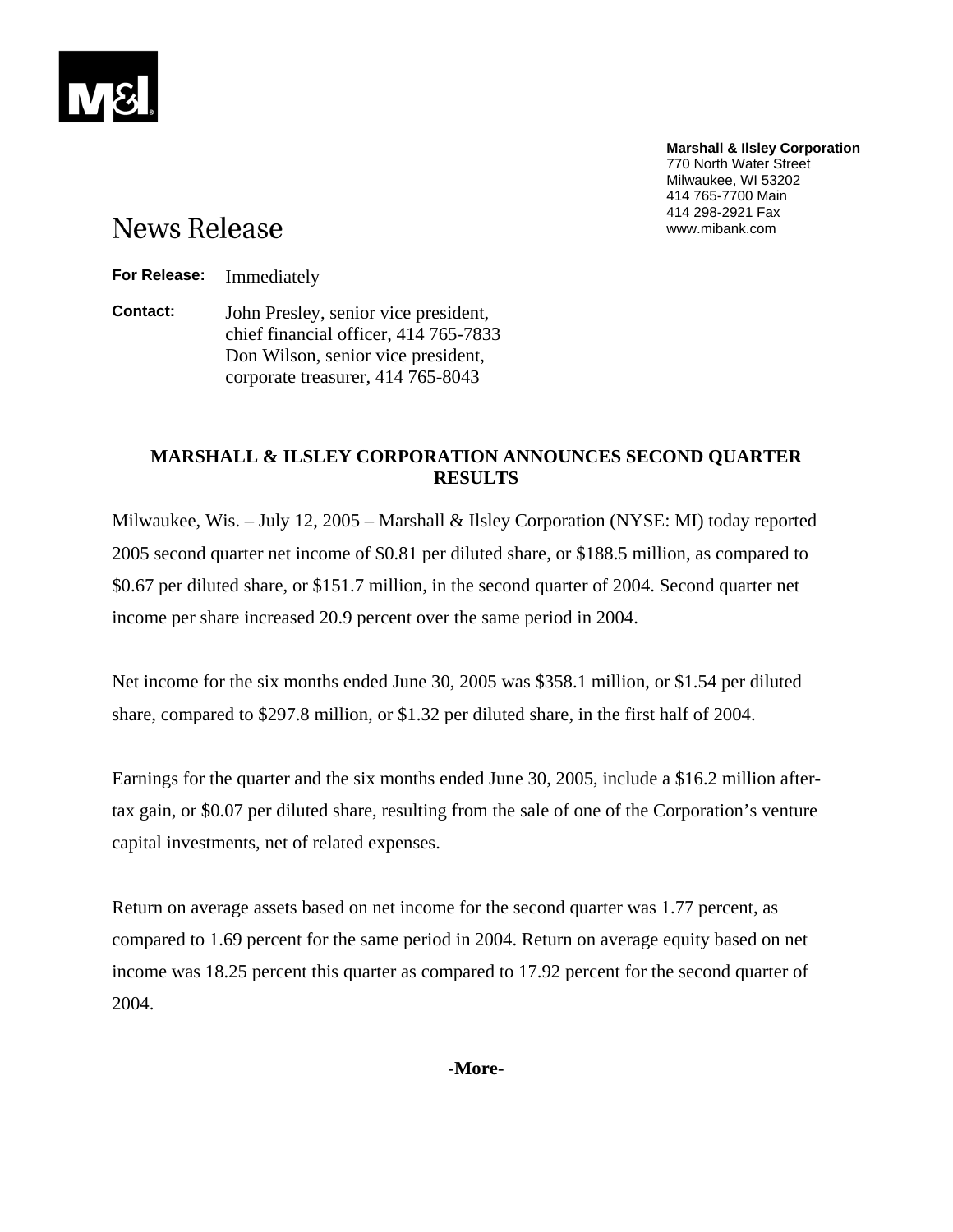#### **M&I – add one**

The Corporation's provision for loan and lease losses was \$13.7 million in the second quarter of 2005, versus \$9.2 million in the same period last year. Net charge-offs for the period were \$11.9 million, or 0.15 percent of total average loans and leases outstanding this quarter, and \$5.0 million a year ago or 0.08 percent of total average loans and leases. At June 30, 2005, the allowance for loan and lease losses was 1.12 percent of total loans and leases, compared to 1.32 percent a year earlier. Nonperforming loans and leases were 0.41 percent of total loans and leases at June 30, 2005, and 0.53 percent at June 30, 2004.

Assets at June 30, 2005 were \$43.5 billion, compared to \$37.1 billion at June 30, 2004. Book value per share was \$18.48 at June 30, 2005, compared to \$15.52 for the same date a year ago. Total loans and leases were \$32.1 billion, compared to \$27.2 billion at June 30, 2004.

Marshall & Ilsley Corporation (NYSE: MI) is a diversified financial services corporation headquartered in Milwaukee, Wis., with \$43.5 billion in assets. Founded in 1847, M&I Marshall & Ilsley Bank has the largest banking presence in Wisconsin with 197 offices throughout the state. In addition, M&I has 36 locations throughout Arizona; 12 offices in metropolitan Minneapolis/St. Paul, Minn.; and, locations in Duluth Minn.; Las Vegas, Nev.; and Naples and Bonita Springs, Fla. M&I's Southwest Bank affiliate has seven offices in the St. Louis area and one office in Belleville, Ill. Metavante Corporation, Marshall & Ilsley Corporation's wholly owned technology subsidiary, provides virtually all of the technology an organization needs to offer financial services. M&I also provides trust and investment management, equipment leasing, mortgage banking, asset-based lending, financial planning, investments and insurance services

**-More-**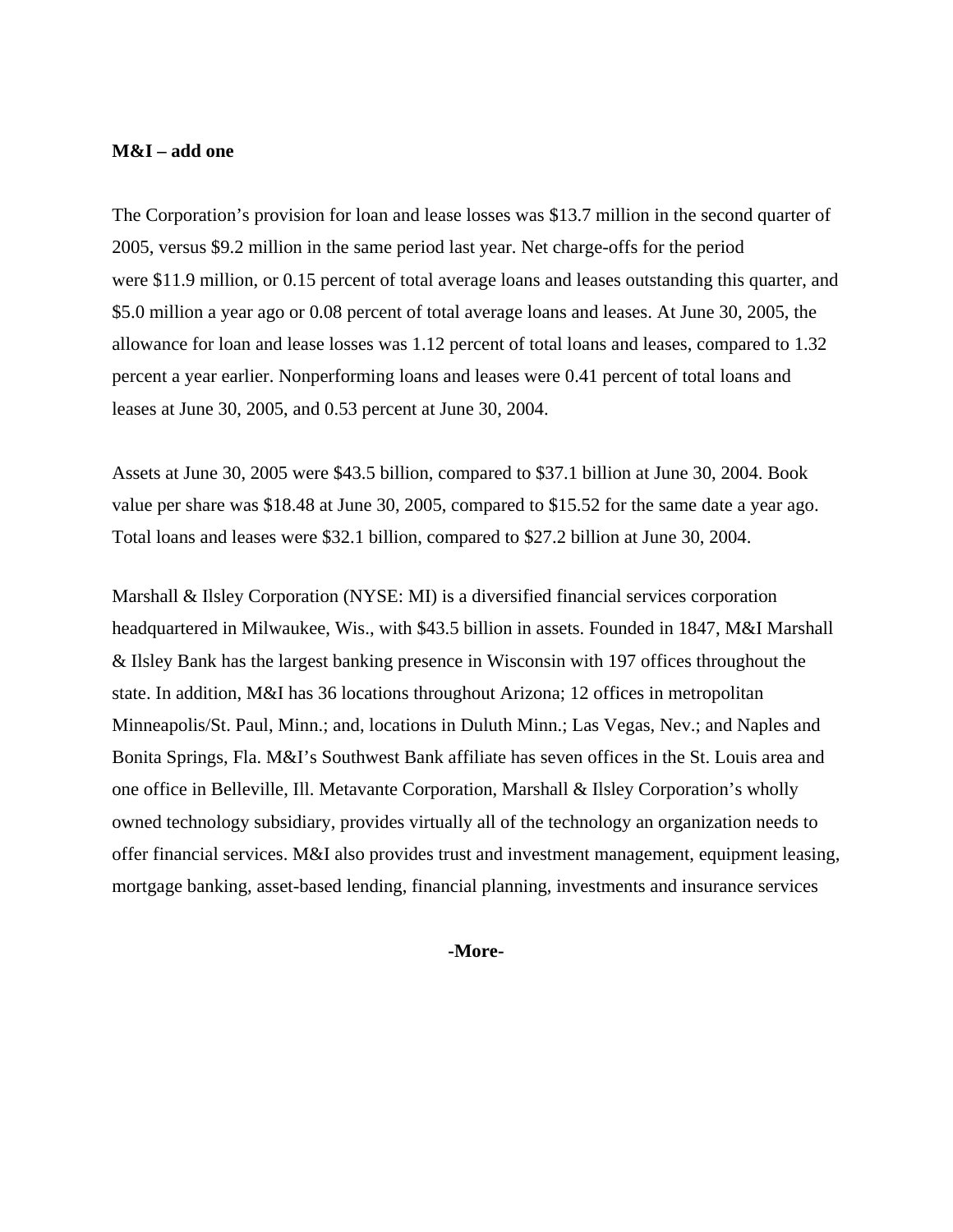#### **M&I – add two**

from offices throughout the country and on the Internet (www.mibank.com or www.micorp.com). M&I's customer-based approach, internal growth and strategic acquisitions have made M&I a nationally recognized leader in the financial services industry.

###

This press release contains forward-looking statements concerning M&I's future operations and financial results. Such statements are subject to important factors that could cause M&I's actual results to differ materially from those anticipated by the forward-looking statements. These factors include (i) the factors identified in M&I's Annual Report on Form 10-K for the year ended December 31, 2004 under the heading "Forward-Looking Statements" which factors are incorporated herein by reference, and (ii) such other factors as may be described from time to time in M&I's SEC filings.

### Note:

Marshall & Ilsley Corporation will hold a conference call at 11:00 a.m. Central Daylight Time Tuesday, July 12, regarding second quarter earnings. For those interested in listening, please call 1-800-211-3767 and ask for M&I's quarterly earnings release conference call. If you are unable to join us at this time, a replay of the call will run through July 19, 5:00 p.m. Central Daylight Time by calling 1-800-839-6713 and entering passcode 721 27 59 to listen.

Supplemental financial information referenced in the conference call can be found at www.micorp.com, Investor Relations, after 8:00 a.m. on July 12.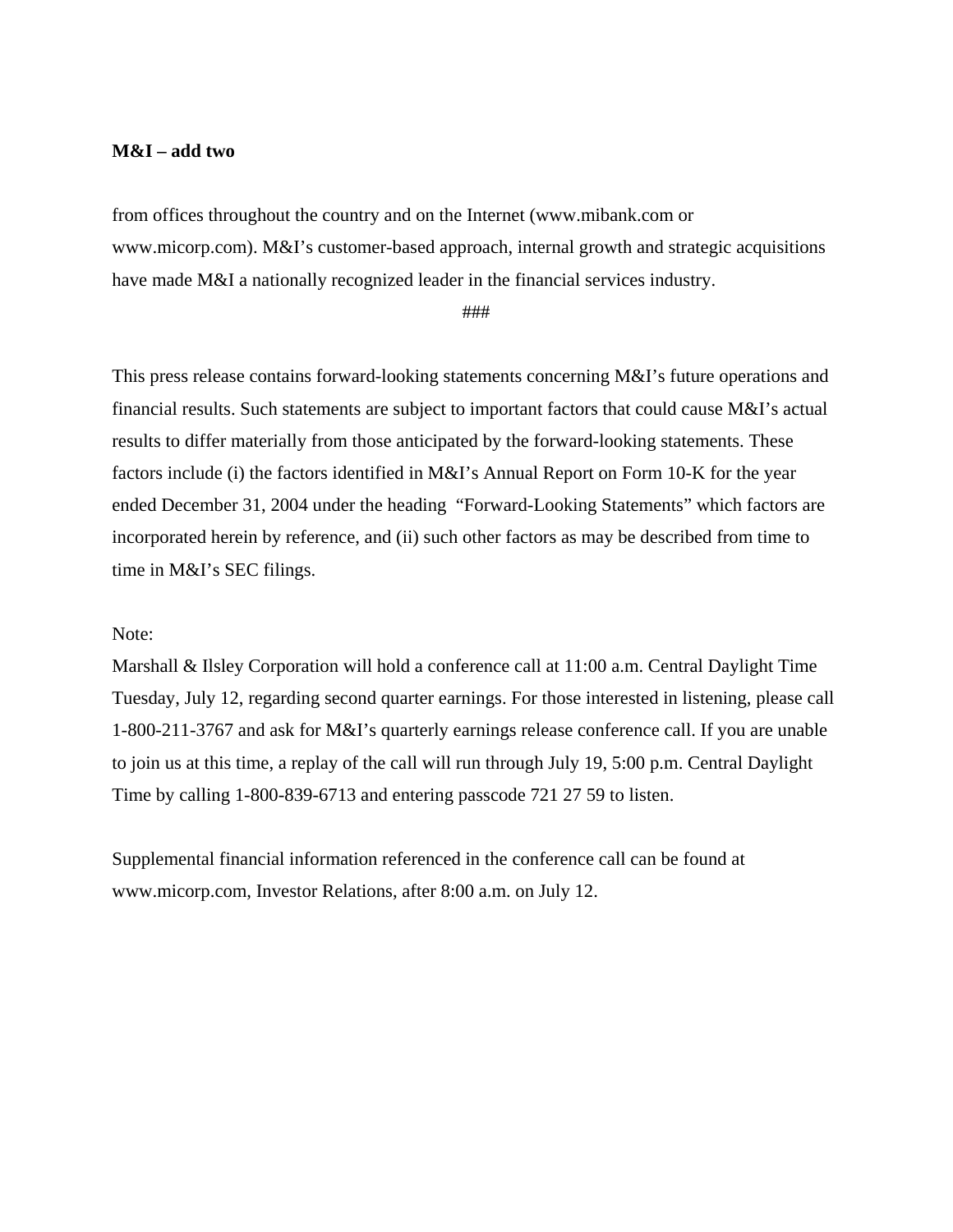#### **M&I Corporation**

Financial Information

| (unaudited)                                     |                           |                         |                   |                         |                         |                   |  |
|-------------------------------------------------|---------------------------|-------------------------|-------------------|-------------------------|-------------------------|-------------------|--|
|                                                 | <b>Three Months Ended</b> |                         |                   | <b>Six Months Ended</b> |                         |                   |  |
|                                                 | <b>June 30,</b><br>2005   | <b>June 30,</b><br>2004 | Percent<br>Change | <b>June 30,</b><br>2005 | <b>June 30,</b><br>2004 | Percent<br>Change |  |
| PER SHARE DATA                                  |                           |                         |                   |                         |                         |                   |  |
| Diluted:                                        |                           |                         |                   |                         |                         |                   |  |
| <b>Net Income</b>                               | \$0.81                    | \$0.67                  | 20.9 %            | \$1.54                  | \$1.32                  | 16.7 %            |  |
| <b>Basic:</b><br>Net Income                     | 0.82                      | 0.68                    | 20.6              | 1.57                    | 1.34                    | 17.2              |  |
| <b>Dividend Declared</b>                        | 0.240                     | 0.210                   | 14.3              | 0.450                   | 0.390                   | 15.4              |  |
| <b>Book Value</b>                               | 18.48                     | 15.52                   | 19.1              | 18.48                   |                         | 19.1              |  |
| <b>Shares Outstanding (millions):</b>           |                           |                         |                   |                         | 15.52                   |                   |  |
| Average - Diluted                               | 232.7                     | 225.5                   | 3.2               | 232.1                   | 225.8                   | 2.8               |  |
| End of Period                                   | 229.7                     | 222.8                   | 3.1               | 229.7                   | 222.8                   | 3.1               |  |
| <b>INCOME STATEMENT (\$millions)</b>            |                           |                         |                   |                         |                         |                   |  |
| <b>Net Interest Income (FTE)</b>                | \$313.2                   | \$292.0                 | 7.3 %             | \$613.2                 | \$578.5                 | 6.0 %             |  |
| <b>Provision for Loan and Lease Losses</b>      | 13.7                      | 9.2                     | 48.9              | 21.9                    | 18.3                    | 19.7              |  |
| Data Processing Services                        | 271.7                     | 197.3                   | 37.7              | 544.0                   | 383.5                   | 41.9              |  |
| Item Processing                                 | 10.7                      | 10.9                    | $-1.8$            | 21.3                    | 22.3                    | $-4.5$            |  |
| <b>Trust Services</b>                           | 41.1                      | 37.9                    | 8.4               | 81.5                    | 74.2                    | 9.8               |  |
| Service Charge on Deposits                      | 23.9                      | 25.1                    | $-4.8$            | 47.5                    | 50.6                    | $-6.1$            |  |
| Mortgage Banking                                | 10.5                      | 11.7                    | $-10.3$           | 18.4                    | 18.7                    | $-1.6$            |  |
| Net Investment Securities Gains (Losses)        | 29.4                      | 0.1                     | n.m.              | 35.3                    | (0.5)                   | n.m.              |  |
| All Other                                       | 55.3                      | 47.0                    | 17.7              | 104.1                   | 94.6                    | 10.0              |  |
| <b>Total Non-Interest Revenues</b>              | 442.6                     | 330.0                   | 34.1              | 852.1                   | 643.4                   | 32.4              |  |
| Salaries and Employee Benefits                  | 262.4                     | 211.9                   | 23.8              | 500.9                   | 415.8                   | 20.5              |  |
| Occupancy and Equipment                         | 50.9                      | 44.5                    | 14.4              | 104.2                   | 91.8                    | 13.5              |  |
| <b>Intangible Amortization</b>                  | 8.1                       | 5.4                     | 50.0              | 16.2                    | 10.9                    | 48.6              |  |
| Other                                           | 131.2                     | 112.9                   | 16.2              | 267.7                   | 218.5                   | 22.5              |  |
| <b>Total Non-Interest Expenses</b>              | 452.6                     | 374.7                   | 20.8              | 889.0                   | 737.0                   | 20.6              |  |
| Tax Equivalent Adjustment                       | 8.5                       | 8.0                     | 6.3               | 16.6                    | 15.8                    | 5.1               |  |
| Pre-Tax Earnings                                | 281.0                     | 230.1                   | 22.1              | 537.8                   | 450.8                   | 19.3              |  |
| <b>Income Taxes</b>                             | 92.5                      | 78.4                    | 18.0              | 179.7                   | 153.0                   | 17.5              |  |
| Net Income                                      | \$188.5                   | \$151.7                 | 24.3 %            | \$358.1                 | \$297.8                 | 20.2 %            |  |
| <b>KEY RATIOS</b>                               |                           |                         |                   |                         |                         |                   |  |
| Net Interest Margin (FTE) / Avg. Earning Assets | 3.33 %                    | 3.61 %                  |                   | 3.35 %                  | 3.65 %                  |                   |  |
| Interest Spread (FTE)                           | 2.89                      | 3.32                    |                   | 2.93                    | 3.35                    |                   |  |
| Efficiency Ratio                                | 59.9                      | 60.2                    |                   | 60.9                    | 60.3                    |                   |  |
| Efficiency Ratio without Metavante              | 47.7                      | 48.8                    |                   | 48.2                    | 49.0                    |                   |  |
| Return on Assets                                | 1.77                      | 1.69                    |                   | 1.73                    | 1.69                    |                   |  |
| Return on Equity                                | 18.25                     | 17.92                   |                   | 17.78                   | 17.67                   |                   |  |
| Equity / Assets (End of Period)                 | 9.69                      | 9.26                    |                   | 9.69                    | 9.26                    |                   |  |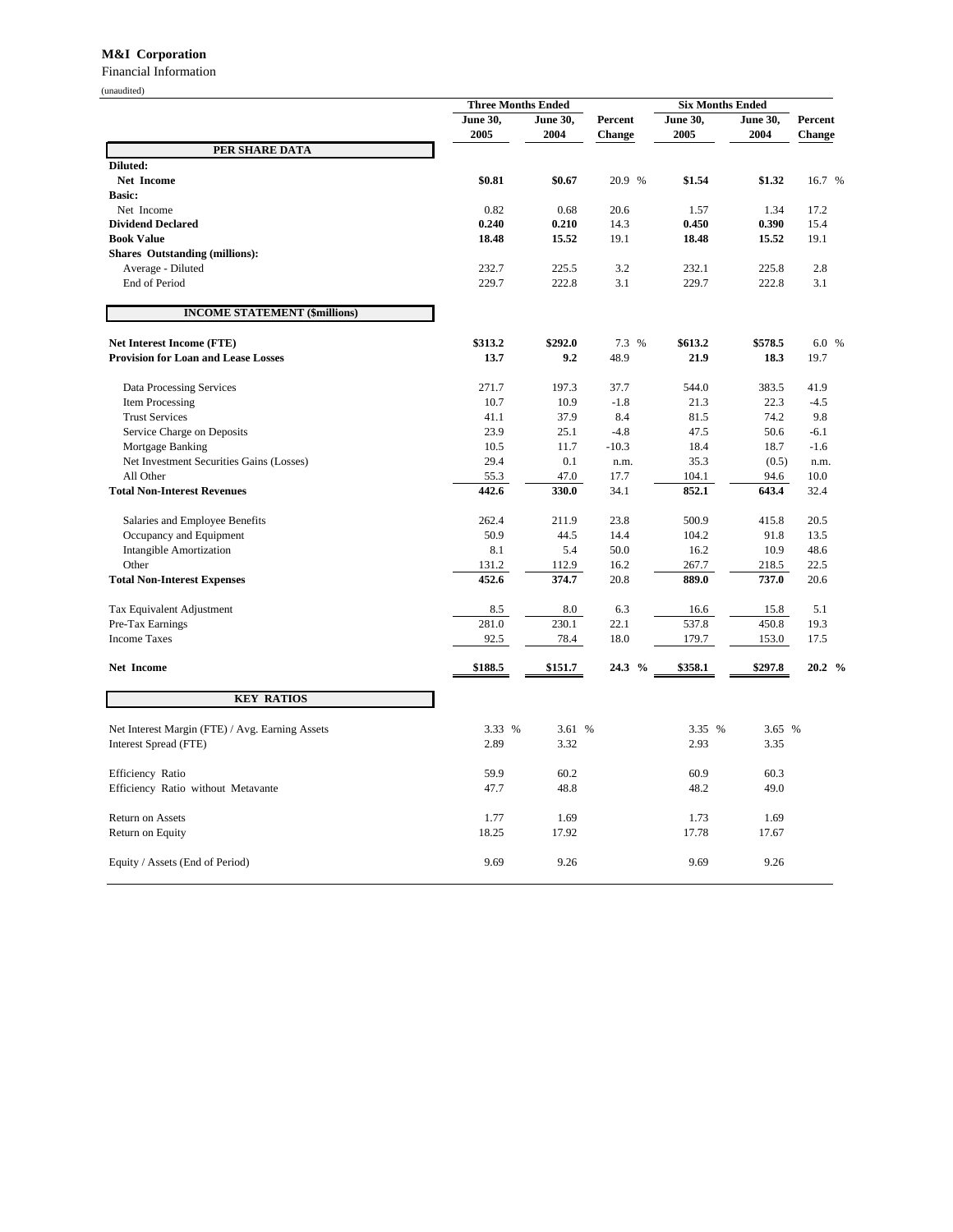#### **M&I Corporation**

Financial Information (unaudited)

|                                                            | As of           |                 |                   |  |  |
|------------------------------------------------------------|-----------------|-----------------|-------------------|--|--|
|                                                            | <b>June 30,</b> | <b>June 30,</b> | Percent<br>Change |  |  |
| <b>ASSETS (\$millions)</b>                                 | 2005            | 2004            |                   |  |  |
| Cash & Due From Banks                                      | \$976           | \$824           | 18.4 %            |  |  |
| <b>Trading Securities</b>                                  | 22              | 28              | $-21.4$           |  |  |
| Short - Term Investments                                   | 271             | 336             | $-19.3$           |  |  |
| <b>Investment Securities</b>                               | 6,241           | 5,915           | 5.5               |  |  |
| Loans and Leases:                                          |                 |                 |                   |  |  |
| Commercial Loans & Leases                                  | 9,612           | 8,158           | 17.8              |  |  |
| Commercial Real Estate                                     | 10,029          | 8,775           | 14.3              |  |  |
| Residential Real Estate                                    | 5,877           | 3,632           | 61.8              |  |  |
| Home Equity Loans & Lines                                  | 4,978           | 4,885           | 1.9               |  |  |
| Personal Loans and Leases                                  | 1,650           | 1,745           | $-5.4$            |  |  |
| Total Loans and Leases                                     | 32,146          | 27,195          | 18.2              |  |  |
| Reserve for Loan & Leases Losses                           | (360)           | (358)           | 0.6               |  |  |
| Premises and Equipment, net                                | 449             | 434             | 3.5               |  |  |
| Goodwill and Intangibles                                   | 2,160           | 1,269           | 70.2              |  |  |
| Other Assets                                               | 1,567           | 1,429           | 9.7               |  |  |
| <b>Total Assets</b>                                        | \$43,472        | \$37,072        | 17.3 %            |  |  |
| <b>LIABILITIES &amp; SHAREHOLDERS' EQUITY (\$millions)</b> |                 |                 |                   |  |  |
| Deposits:                                                  |                 |                 |                   |  |  |
| Noninterest Bearing                                        | \$5,089         | \$4,710         | 8.0 %             |  |  |
| <b>Bank Issued Interest Bearing Activity</b>               | 9,881           | 9,928           | $-0.5$            |  |  |
| <b>Bank Issued Time</b>                                    | 4,306           | 3,352           | 28.5              |  |  |
| <b>Total Bank Issued Deposits</b>                          | 19,276          | 17,990          | 7.1               |  |  |
| <b>Wholesale Deposits</b>                                  | 6,786           | 7,235           | $-6.2$            |  |  |
| <b>Total Deposits</b>                                      | 26,062          | 25,225          | 3.3               |  |  |
| Short - Term Borrowings                                    | 5,162           | 3,562           | 44.9              |  |  |
| Long - Term Borrowings                                     | 6,471           | 3,701           | 74.8              |  |  |
| Other Liabilities                                          | 1,564           | 1,150           | 36.0              |  |  |
| Shareholders' Equity                                       | 4,213           | 3,434           | 22.7              |  |  |
| Total Liabilities & Shareholders' Equity                   | \$43,472        | \$37,072        | 17.3 %            |  |  |

|                                                                | <b>Three Months Ended</b> |                 |               | <b>Six Months Ended</b> |                 |         |
|----------------------------------------------------------------|---------------------------|-----------------|---------------|-------------------------|-----------------|---------|
|                                                                | <b>June 30,</b>           | <b>June 30,</b> | Percent       | <b>June 30,</b>         | <b>June 30,</b> | Percent |
| <b>AVERAGE ASSETS (\$millions)</b>                             | 2005                      | 2004            | <b>Change</b> | 2005                    | 2004            | Change  |
| Cash & Due From Banks                                          | \$939                     | \$802           | 17.1 %        | \$929                   | \$787           | 18.0 %  |
| <b>Trading Securities</b>                                      | 26                        | 22              | 18.2          | 24                      | 23              | 4.3     |
| Short - Term Investments                                       | 271                       | 165             | 64.2          | 230                     | 188             | 22.3    |
| <b>Investment Securities</b>                                   | 6,162                     | 5,842           | 5.5           | 6,132                   | 5,761           | 6.4     |
| Loans and Leases:                                              |                           |                 |               |                         |                 |         |
| Commercial Loans & Leases                                      | 9,357                     | 7,856           | 19.1          | 9,109                   | 7,698           | 18.3    |
| Commercial Real Estate                                         | 9,867                     | 8,583           | 15.0          | 9,693                   | 8,452           | 14.7    |
| Residential Real Estate                                        | 5,368                     | 3,502           | 53.3          | 5,050                   | 3,364           | 50.1    |
| Home Equity Loans and Lines                                    | 5,099                     | 4,688           | 8.8           | 5,114                   | 4,563           | 12.1    |
| Personal Loans and Leases                                      | 1,603                     | 1,879           | $-14.7$       | 1,627                   | 1,891           | $-14.0$ |
| <b>Total Loans and Leases</b>                                  | 31,294                    | 26,508          | 18.1          | 30,593                  | 25,968          | 17.8    |
| Reserve for Loan & Leases Losses                               | (361)                     | (360)           | 0.3           | (361)                   | (358)           | 0.8     |
| Premises and Equipment, net                                    | 445                       | 435             | 2.3           | 448                     | 437             | 2.5     |
| Goodwill and Intangibles                                       | 2,154                     | 1,167           | 84.6          | 2,148                   | 1,138           | 88.8    |
| Other Assets                                                   | 1,723                     | 1,591           | 8.3           | 1,709                   | 1,564           | 9.3     |
| <b>Total Assets</b>                                            | \$42,653                  | \$36,172        | 17.9 %        | \$41,852                | \$35,508        | 17.9 %  |
| Memo:                                                          |                           |                 |               |                         |                 |         |
| <b>Average Earning Assets</b>                                  | \$37,753                  | \$32,537        |               | \$36,979                | \$31,940        |         |
| Average Earning Assets Excluding Investment Securities         |                           |                 |               |                         |                 |         |
| <b>Unrealized Gains/Losses</b>                                 | \$37,741                  | \$32,510        |               | \$36,953                | \$31,885        |         |
| <b>AVG LIABILITIES &amp; SHAREHOLDERS' EQUITY (\$millions)</b> |                           |                 |               |                         |                 |         |
| Deposits:                                                      |                           |                 |               |                         |                 |         |
| Noninterest Bearing                                            | \$4,826                   | \$4,514         | 6.9 %         | \$4,760                 | \$4,415         | 7.8 %   |
| <b>Bank Issued Interest Bearing Activity</b>                   | 9,850                     | 9,995           | $-1.5$        | 9,863                   | 9,994           | $-1.3$  |
| <b>Bank Issued Time</b>                                        | 4,194                     | 3,242           | 29.4          | 4,028                   | 3,242           | 24.2    |
| <b>Total Bank Issued Deposits</b>                              | 18,870                    | 17,751          | 6.3           | 18,651                  | 17,651          | 5.7     |
| <b>Wholesale Deposits</b>                                      | 6,600                     | 5,758           | 14.6          | 6,701                   | 5,361           | 25.0    |
| <b>Total Deposits</b>                                          | 25,470                    | 23,509          | 8.3           | 25,352                  | 23,012          | 10.2    |
| Short - Term Borrowings                                        | 3,392                     | 3,259           | 4.1           | 3,144                   | 3,344           | $-6.0$  |
| Long - Term Borrowings                                         | 7,920                     | 4,704           | 68.4          | 7,565                   | 4,473           | 69.1    |
| Other Liabilities                                              | 1,729                     | 1,294           | 33.6          | 1,730                   | 1,289           | 34.2    |
| Shareholders' Equity                                           | 4,142                     | 3,406           | 21.6          | 4,061                   | 3,390           | 19.8    |
| Total Liabilities & Shareholders' Equity                       | \$42,653                  | \$36,172        | 17.9 %        | \$41,852                | \$35,508        | 17.9 %  |
| Memo:                                                          |                           |                 |               |                         |                 |         |
| Average Interest Bearing Liabilities                           | \$31,956                  | \$26,958        |               | \$31,301                | \$26,414        |         |